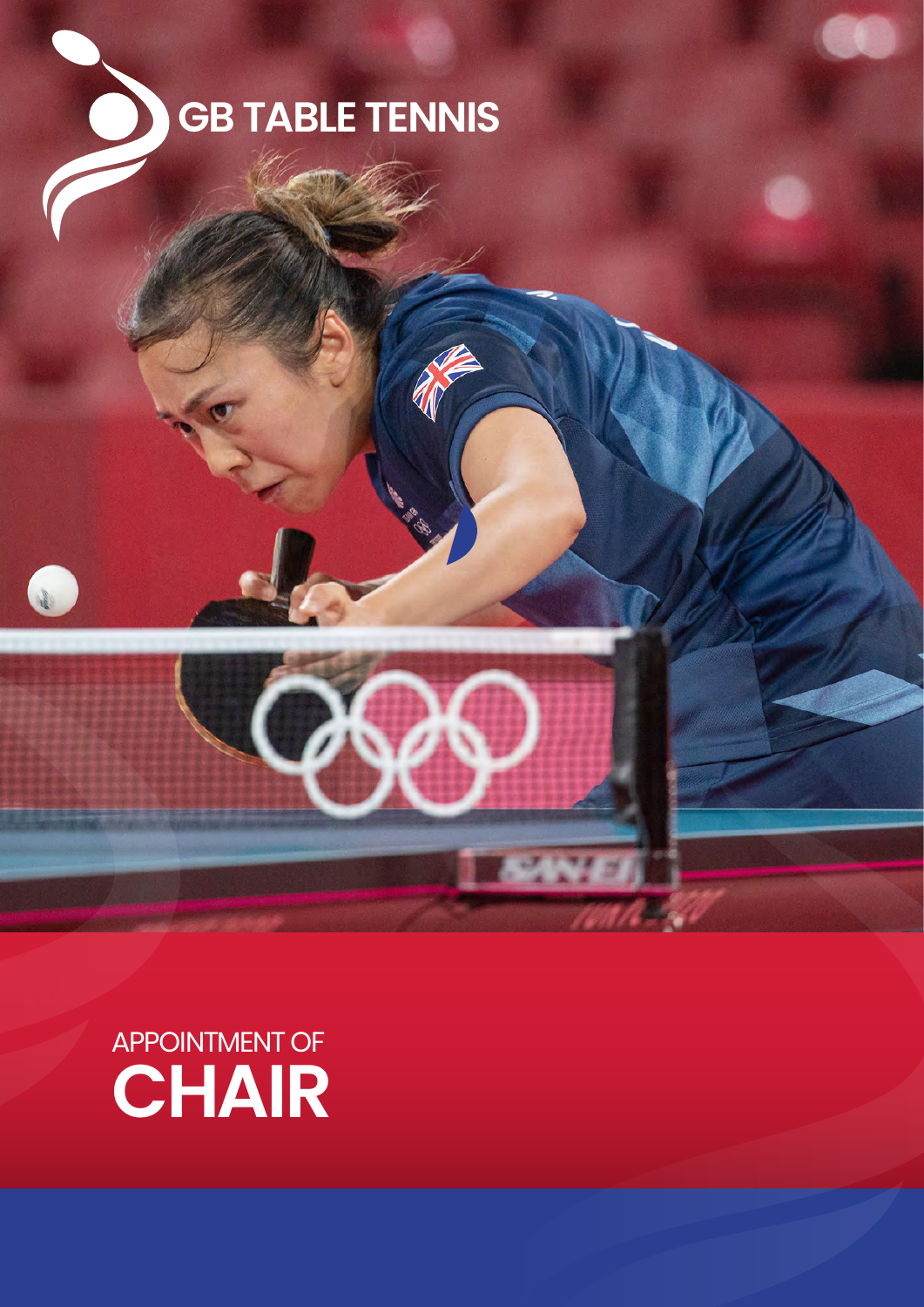

As part of its £352 million investment into the Paris 2024 cycle, and in recognition of the exciting long-term medal potential of our sport, UK Sport awarded £1.35 million to Great Britain Table Tennis (GBTT). This investment is aimed at supporting new sports to uncover champions of tomorrow, as part of a 12-year approach to delivering success, and will allow us to grow and develop our rising stars.

**SANET TIBHAR** 

GBTT is the body responsible for the GB Performance Programme (GBPP) and for nominating athletes for the participation of British table tennis athletes in the Olympic Games, and all other events or tournaments involving athletes selected to represent GB. This includes arranging all necessary assistance and support for the preparation, selection and performance of these athletes. GBTT is a member of the British Olympic Association.

Through a separate Lead Home Nation Contract, GBTT has agreed to appoint Table Tennis England to lead the operational delivery of the **GRPP** 

Table Tennis England, Table Tennis Scotland, the Ulster Branch of Table Tennis Ireland and Table Tennis Wales are the Company Members and there are up to four Indepdent Directors, including the Chair. This appointment represents the beginning of a new, enhanced structure and governance, and an exciting time to join us.

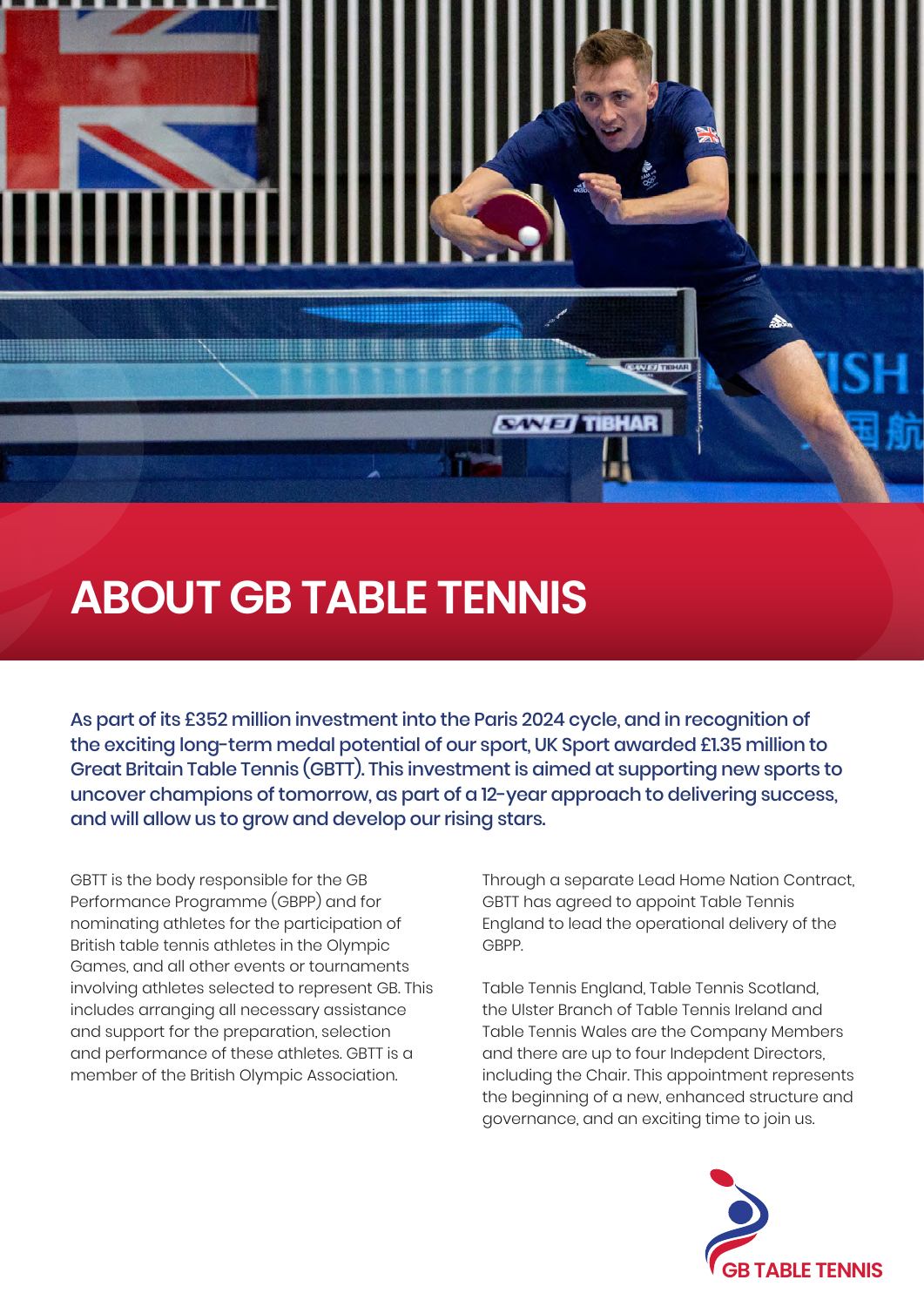

# **THE ROLE**

## ROLE TITLE:

Chair, GB Table Tennis

#### TERM:

Four years, one further four-year term can be served

#### REMUNERATION:

The role is voluntary. We will pay business travel and accommodation expenses

#### COMMITMENT:

Four Board meetings a year, which are usually held Table Tennis England's offices in Milton Keynes; from time to time, Board meetings may be held virtually by Zoom or Microsoft Teams. We welcome discussions about any accessibility needs.

Represent GBTT at meetings with UK Sport as appropriate and at events from time to time.

### THE OPPORTUNITY:

We are looking for a progressive, knowledgeable and enthusiastic leader who shares our resolute commitment to win World and Olympic medals.

You willl be an integral part of the GB table tennis team at a pivotal point in the development of Great Britain Table Tennis and our World Class Performance Programme as we shape our future Olympic aspirations.

You will have proven leadership capabilities, and the ability to inspire a culture of winning and collaboration across our varied stakeholders groups, including public funders.

The Chair will seize the opportunity to establish the Board and to support the Executive on this exciting journey to Paris 2024, Los Angeles 2028 and beyond.

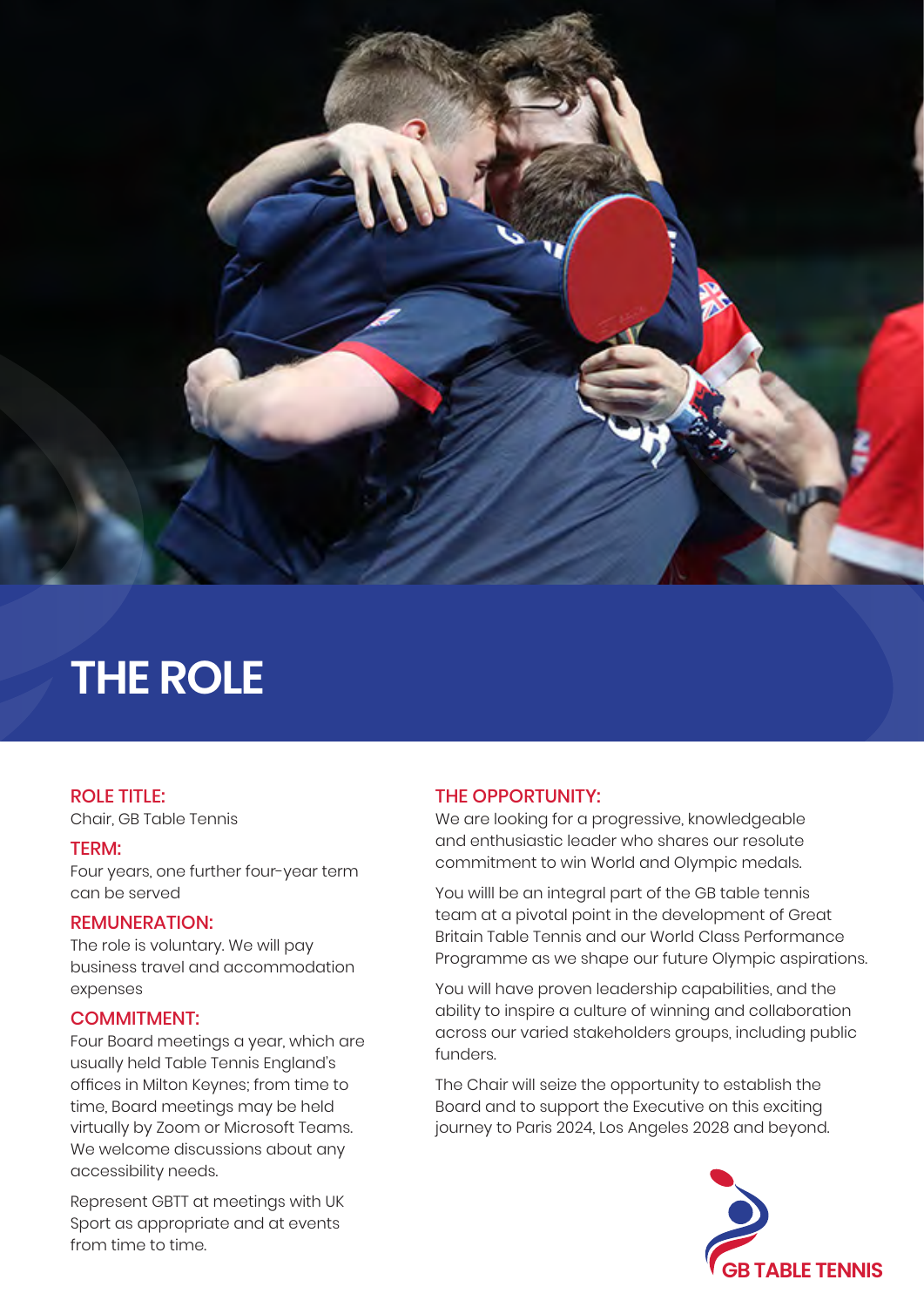### CORE RESPONSIBILITIES:

- Act at all times as an effective, positive, proactive and credible ambassador for Great Britain Table Tennis
- Ensure the Board functions as a cohesive and constructive team engaging collaboratively at all times with the Board, Programme Management, Home Nation Associations and key partners and stakeholders
- Promote good, contemporary governance practice, driving and measuring the effectiveness and efficiency of GBTT
- Ensure strong corporate leadership through appropriate check and challenge, and offering support and mentorship to the Programme Management Team, including through good people development
- Be an active champion for inclusion in our sport and take a progressive approach to supporting initiatives which will promote, embed and advance equality, diversity and inclusion in every aspect of the Company's performance
- Offer strategic contribution through your area of expertise within the Board and also with the Programme Management Team
- Setting and reviewing GBTT's Objectives and its annual Performance Plan, and holding the Programme Management Team to account in terms of its delivery
- Reviewing GBTTs financial position and providing risk management

### SKILLS, KNOWLEDGE AND EXPERIENCE:

- Demonstrate independence and impartiality;
- Credible experience and a successful track record working at board, senior executive, or committee level in a sporting or comparable environment,with experience of a high level of accountability and a keen passion to learn
- A collaborative team player and inclusive leadership style
- Excellent interpersonal skills, including the ability to work effectively within the Board and knowledge of how a Board should operate;
- A proven ability to demonstrate strategic thinking and leadership;
- An ability to champion strong corporate governance, financial scrutiny, and high ethical standards of integrity and probity;
- The ability to effectively evaluate the performance of individual Board members, and the Board collectively;
- A strong personal commitment to Diversity, Equality and Inclusion, and demonstrable evidence of supporting progress in this regard;
- Excellent written and verbal communication, problem solving and decision-making skills;
- The ability to listen sensitively to the views of others, inside and outside the Board, displaying good judgement and decisiveness in pressured circumstances and the skills and experience to influence decision making;
- Experience or knowledge of high performance sport is desirable

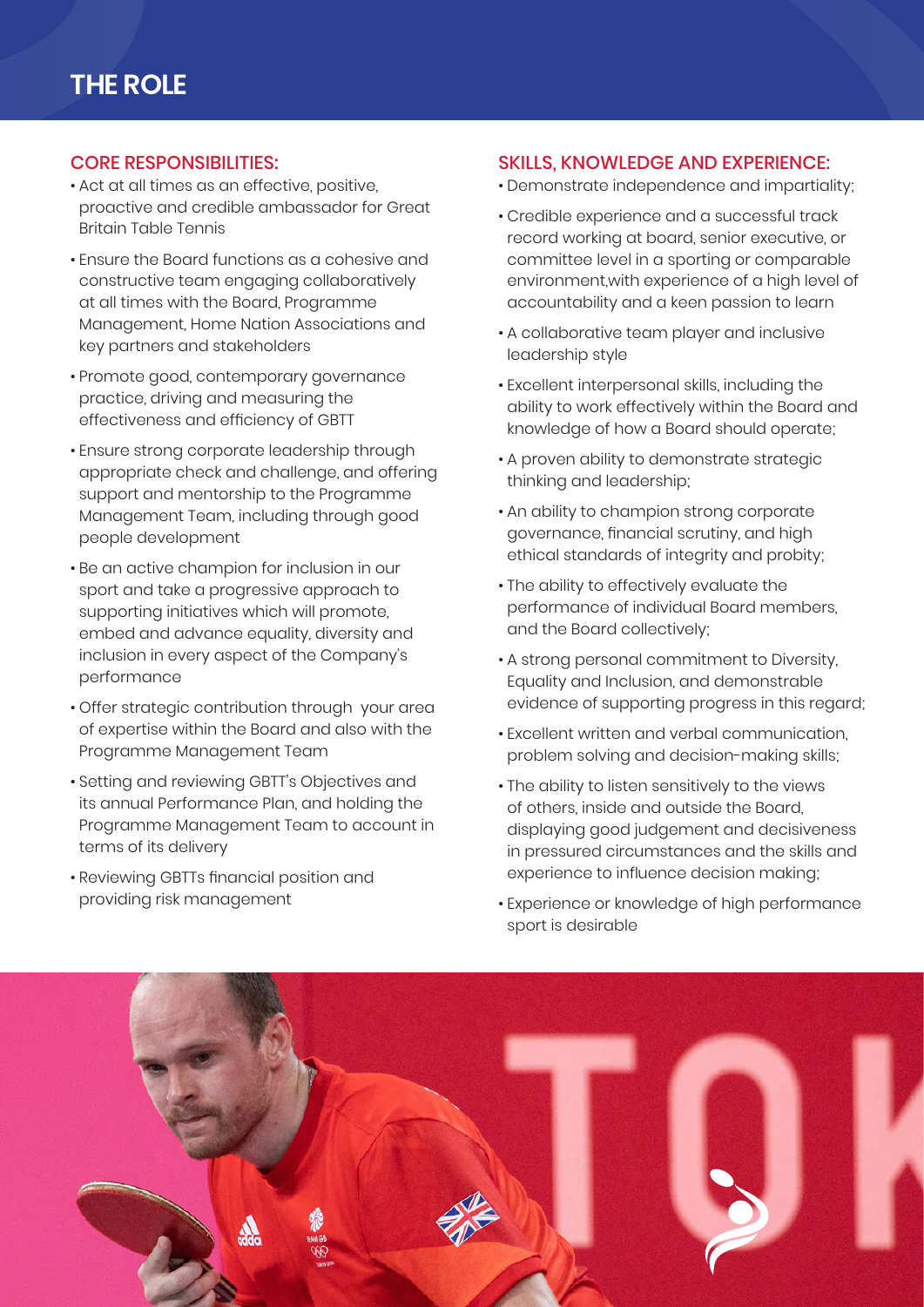

# **HOW TO APPLY**

### YOUR APPLICATION

If this exciting position appeals to you, you should submit:

- 1. An up-to-date CV which shows your full career history – we recommend that this is no longer than two pages;
- 2. A covering detailing what you think you can bring to the role and why it appeals to you – we recommend that this is no longer than two pages;
- 3. Indicate if you cannot attend any date during the period set aside for interviews.

Please send your CV and covering letter to Evie Collier by email, to eve.collier@ tabletennisengland.co.uk

Closing date – applications should be received by 12 noon on Monday 20 June 2022.

### THE RECRUITMENT PROCESS

You will receive an acknowledgement to your email and we suggest that if you don't receive this you should contact Victoria to confirm your application has been received.

All candidates' CVs and application forms will be considered by the Nominations Committee who will then hold interviews week commencing 4 July 2022.

Members of the Nominations Committee are:

- Simon Griew, Interim Chair
- Sandra Deaton, Table Tennis England
- Richard Yule, Table Tennis Scotland
- David Thorley, Independent Director

For an informal discussion about the role, please contact the Interim Chair, Simon Griew, or the Accountable Officer, Adrian Christy via evie. collier@tabletennisengland.co.uk.

*GB Table Tennis is committed to becoming a more diverse and inclusive organisation to bring new and different perspectives to our work. So that we can more closely reflect UK society, we particularly encourage applications from individuals within groups which are currently underrepresented within our organisation, most specifically candidates from an ethnically diverse background and/or individuals with a disability or long-term health condition.*